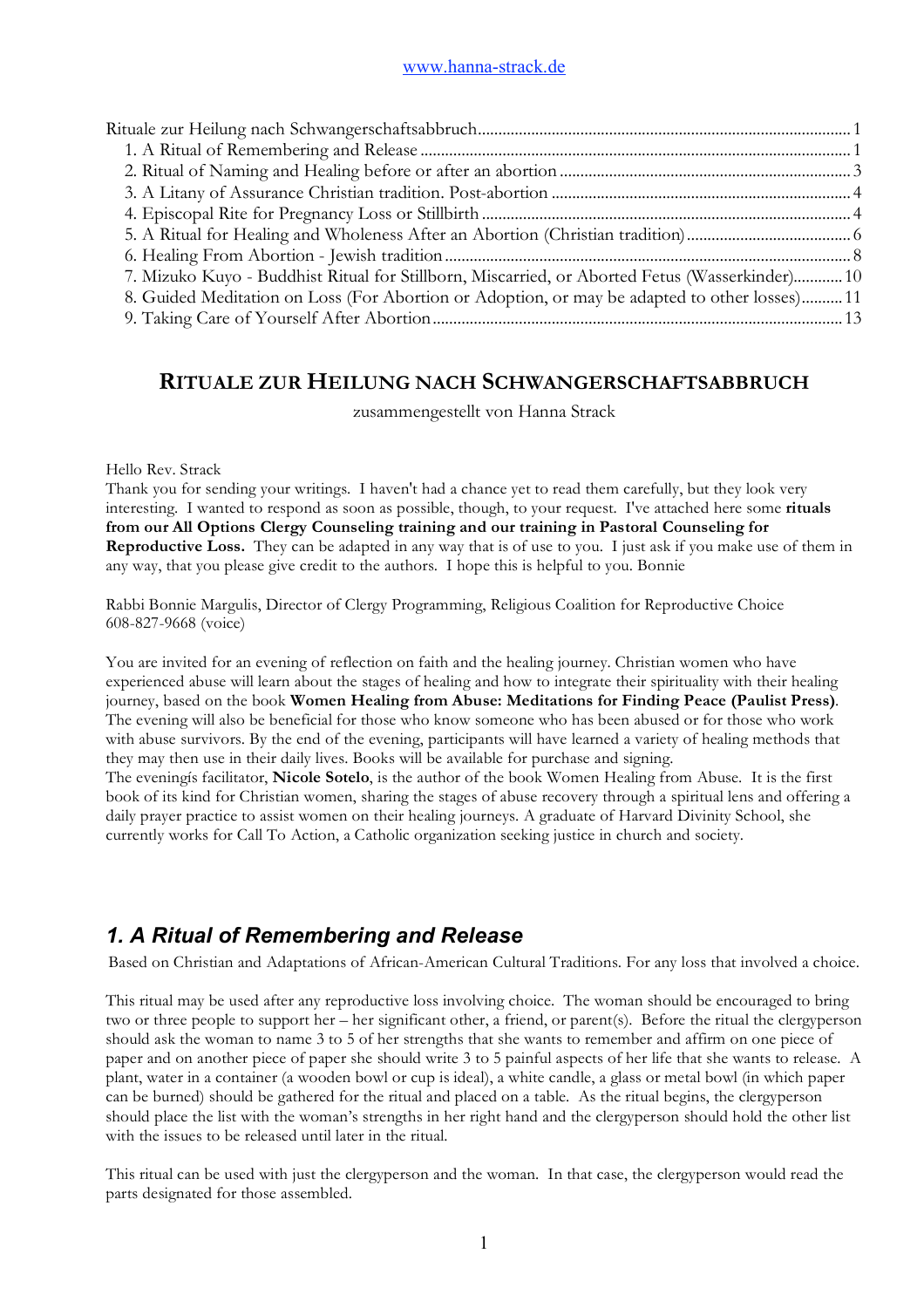**Clergyperson:** Remembering is a sacred and time honored task. One of the ways we heal our brokenness and embrace wholeness is to remember. Beloved, as we remember, know that God remembers us also. As a sign of remembering and to bless the memory of those who have gone before us, let us offer libations. (As water is poured onto a plant symbolizing the ground, the names of ancestors are called out. The woman is asked to name family members who are her ancestors and others who are present may do so also. After each name, those who are assembled respond by saying "Amen" or "Ashe" (a-shay) which is a Yoruba term that means "so be it." Following the offering of libations, the minister offers a prayer of thanksgiving.)

#### **Prayer:**

God of ancestors and God who is parent of us all, we thank you for being present to us as we remember those who have gone before us. We thank you for the examples of courage and kindness and of perseverance and power. We thank you for the reminder that we are a part of the circle of life. We can learn from those who have gone before us and those who follow us will learn from us. As we seek healing and wholeness, help us to remember – to remember who we are and whose we are. Help us to remember our strengths and gifts. (Pause) Help us to remember that we are a gift and to remember the promise of God to be with us always. God remembers us and loves us. We stand in the power of our African tradition by remembering and we come in the name of Jesus asking to be remembered and to be held in love and grace of God. We pray this prayer, in the name of Jesus Christ, the ancestor of us all. And so it is. Amen and Amen.

**Woman:** Today, I remember. In remembering, I embrace my faith and African principles that empower me to choose. I choose because God has entrusted me with the power of choice. I choose for myself thereby I am living the principle of kujichagulia, one of the Nguzo Saba (The Seven Princpiles of Kwanzaa). Kujichagulia means self-determination. It teaches Black people to name themselves and their reality and to choose for themselves. I am naming my reality and choosing for myself.

**Assembly:** We bless you as you remember and as you call upon your faith and the principles that uphold you. **Woman:** In this moment, I am remembering that somebody prayed for me, somebody had me on their mind and prayed for me. I am so glad they prayed for me.

Silence

In the fullness of this moment I remember my choices and the power of my own voice. Silence

In this moment of remembering myself, I remember those who have gone before me. I hear the voices of my ancestors. I hear their cries and their laughter. I feel their pain and their joy. Silence

In this moment I remember my strengths – they are gifts. I remember that I am a gift and I thank God. Silence

In this moment, I remember God. I remember God's mercy, God's love and God's grace.

**Assembly:** We bless you for remembering. Without memory, we are left bereft of our place in the world. You are not alone.

**Clergyperson:** God calls upon us to remember our connectedness to God and one another. God also calls upon us to release our burdens – those challenges that would disconnect us from the peace God intends for us – those things that would weigh us down and oppress us. Jesus said, "Come to me, all who labor and are heavy laden, and I will give you rest." (Matthew 11:28) We can release all of our burdens to God – our doubts, fears, pain, anger, sadness, grief

\*(The list with the issues to be released should be given the woman.)

**Woman:** I give my burdens to God. (Looking at her list) I release all things that might weigh me down or oppress my mind, body or spirit. I release all things in the name of Jesus. And so it is. Amen and amen. (The list is placed in a bowl and burned.)

**Assembly:** We bless you for releasing those things that would oppress you. For if God makes you free, you are free indeed.

**Clergyperson:** You have remembered your strengths, and those who have gone before you; you have remembered who you are and whose you are. Your faith and the voices of your ancestors call you to remembrance and to the freedom that comes from release and from captivity of any kind. You have remembered yourself. Continue to remember. You have released those things that would cloud your vision of yourself; you have released those things that would deceive you about your purpose and your promise. In the days ahead, should you lose focus, release anything that blocks your vision of yourself or God. In this moment, experience and hold in your heart the liberation and the love that comes from God. Amen.

*Prepared by the Rev. Dr. Alethea Roselyn Smith-Withers, Baptist minister, Washington, DC Feel free to edit and use this as you deem appropriate. The ritual may be freely reproduced for the purpose of pastoral counseling only.*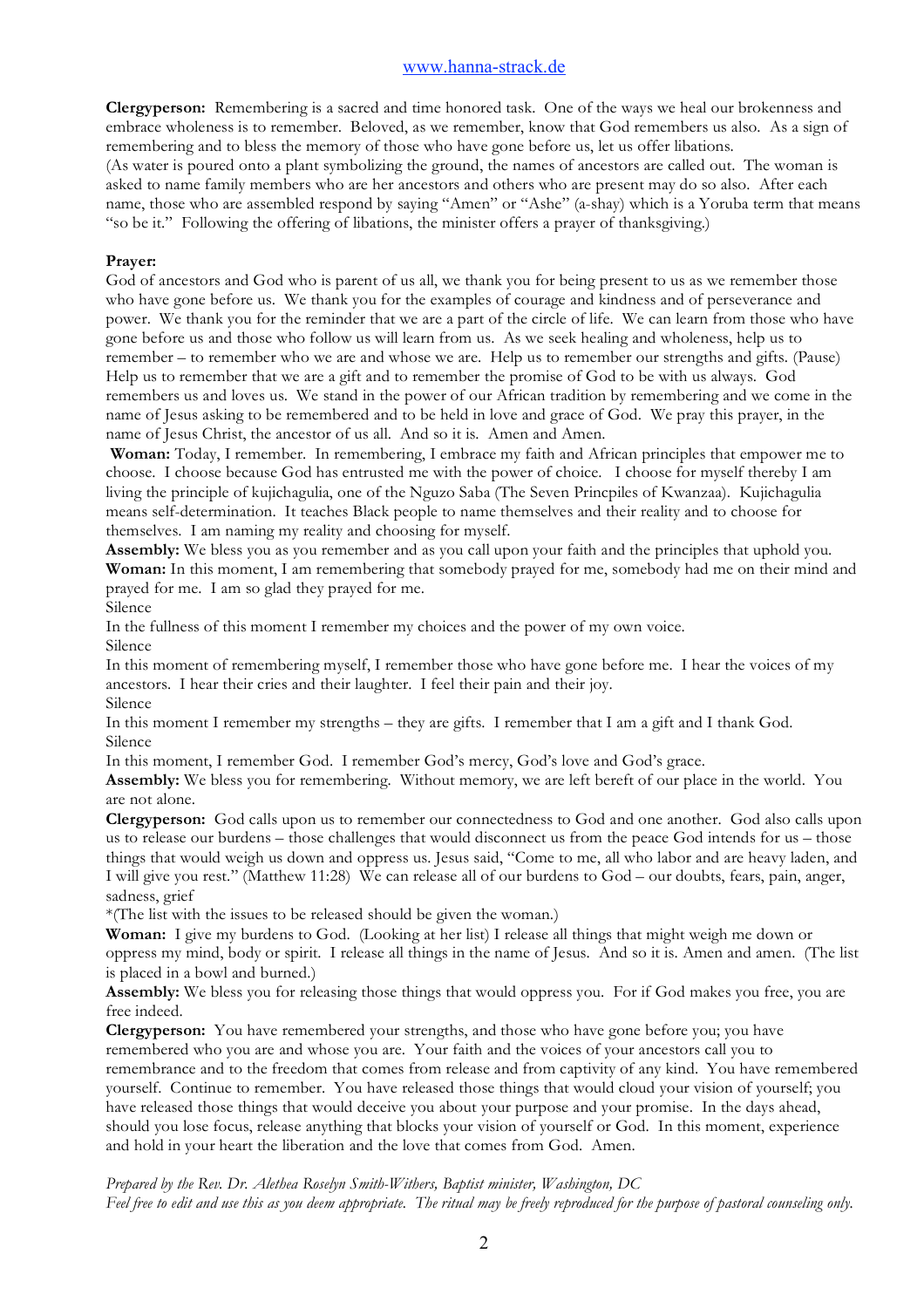# *2. Ritual of Naming and Healing before or after an abortion*

**Purpose:** To name prevalent emotional elements in considering an abortion, having an abortion, or coping after an abortion. This example will list four common emotions: hope, sorrow, relief and loss. This is not an exhaustive list of what women feel; be sure to acknowledge other significant feelings which a counseling client shares.

This ritual is malleable, and it is merely an example of how to perform a healing ritual with multiple participants. Ritual participants can include the woman and her friends, family and partner. This ritual can also be easily modified to include only the clergy counselor and the counseling client. What follows are the basic suggestions for the ritual; the specifics of the ritual will rise organically from the particular story of those involved. This ritual does not include written liturgy. Rather, suggestions are made as to what the clergy may want to say and when. Preparation for the ritual:

1. It is helpful to discuss some or all of the following questions when preparing for the ritual, although they may have been covered during counseling:

◊ What are your prevalent feelings about your abortion decision or experience?

◊ How are you coping with the feelings? What do you do that gives you peace and comfort?

◊ What does your spirituality, theology or faith tell you about abortion?

◊ How do your spiritual thoughts about abortion fit in with your spirituality as a whole?

◊ Why do you want to have a ritual? What do you want to get out of this ritual? What do you want to feel afterwards?

2. Give each participant four pieces of paper, each a different color. Each color corresponds to one of the common feelings which have been identified previously. Each participant is asked to write a word, statement or phrase which finishes the sentences "Hope is . . .", "Sorrow is . . .", "Relief is . . ." and "Loss is . . ." Participants may write whatever they choose (personal statement, poetic image, description, prayer, etc.). The paper will then be placed in four bowls or containers according to color.

3. Have participants bring significant or symbolic items to the ritual space, and create an altar together. Partners, friends and family members can be asked to bring items which remind them of the woman's strength, love, commitment, etc.

## **Ritual:**

Participants gather around the altar. Music may be helpful to focus the group.

**Litany:** The clergyperson may want to write a litany based on things said by the participant(s) in counseling. The litany can be made up of important revelations, strong feelings, favorite Scripture passages or significant questions. The litany may list the reasons why the woman is considering abortion or has chosen abortion.

#### **Thanksgiving prayer:**

The clergyperson may want to say a prayer of gratitude for the woman and her gifts, for the support of her friends and family, for the sharing of her story and truth, for the clinicians who helped her through her abortion, for her faithfulness to her God, etc.

#### **Naming and witnessing ritual:**

The four bowls will be passed around the circle. Each participant will choose one piece of paper from each bowl. Moving around the circle, everyone will read from the papers, one at a time. Once all have been read, participants are asked to rip up the colored paper and scattered the new pieces on the altar. At this time, the clergyperson may choose to say some words about this act symbolizing how abortion is one part of a whole life with God, this choice will integrate into the woman's life as a faithful person, etc.

#### **Silent meditation**

Alternatively, there are some guided meditations that help a woman reflect on her experience and discover what the gift of the pregnancy is. (see www.pregnancyoptions.info/healingafter

## **Ritual of releasing and remembering:**

A pile of stones and a large bowl of water will be set on the altar. Participants are invited to take a stone home with them (as a symbol of remembering what has been experienced and heard) and are invited to take a stone and drop it in the bowl as a symbol of "letting go," of allowing our stories and emotions to return to the God, Christ, Spirit or cosmos from which they came.

## **Blessing:**

## **Close with a blessing of the participant(s).**

*Created by Kathleen George Kearney for the 1999 Mankato Women and Spirituality Conference, Mankato, Minnesota*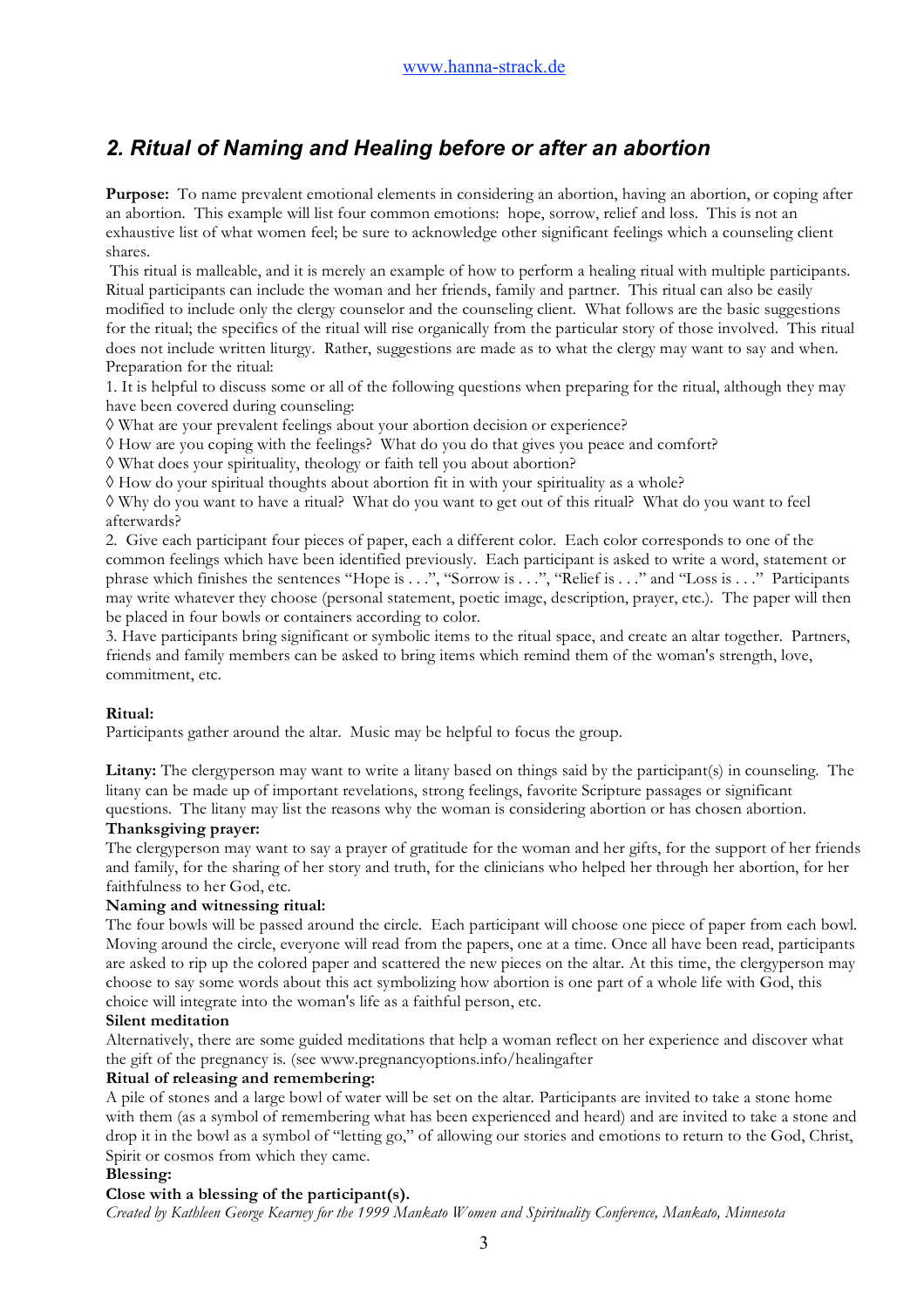# *3. A Litany of Assurance Christian tradition. Post-abortion*

Person One: 0 God, I have been afraid. My world sometimes seems chaotic, and I sometimes feel all alone. I have faced difficult options, and I needed you.

**Person Two:** I join with other people of faith in believing that whatever decisions you have made or will make the caring support of your religious community, family, and friends should always be yours.

**Person One:** 0 God, I have been confused, and sometimes I still feel confused. It's hard to know what is right and what is wrong in difficult situations. Sometimes life seems so unfair.

**Person Two:** God says, know that you are my Beloved Daughter in whom I am well-pleased [Luke 3:22 edited]. If I your God am for you, who is against you? It is I your God who justifies, and my judgment is far more unfair - - in your favor! -- than all the unfairness of life. [Romans 8:31, 33 edited]

**Person One**: 0 Lord, I have been brought up to think certain things were true, to revere life, to work for good. I feel I have disappointed you, other people, and myself. I feel like such a failure.

**Person Two:** Who is to condemn? Only Christ Jesus who descended into hell and rose again on the third day, according to the Apostles' Creed, to demonstrate that all the hells we go through or put ourselves through, do not have the final word. There are no final words with God, only new words of assurance, grace, and hope.

**Person One:** 0 God, I feel I have sinned. I sometimes feel separated from you and your will for me in my life. Sometimes I just feel so bad.

Person Two: Who will separate us from the love of Christ? Will hardship, or distress, or persecution, or famine, or nakedness, or peril, or sword, or abortion under any circumstances? No, in all these things we are more than conquerors through Christ who loved us. [Romans 8:35, 37 edited]

**Together:** We are convinced that neither death, nor life, nor angels, nor rulers, nor things present, nor things to come, nor powers, nor height, nor depth, nor anything else in all creation, will be able to separate us from the love of God in Christ Jesus our Lord. [Romans 8:38, 39 edited]

**Blessing** (Person Two may lay hands on the head of Person One.)

Person Two: Daughter, your faith has made you well; go in peace. [Luke 8:48]

*Prepared by the Rev. Lindsay Louise Biddle, Presbyterian minister, Minneapolis, Minnesota Feel free to edit and use this as you deem appropriate.*

# *4. Episcopal Rite for Pregnancy Loss or Stillbirth*

## **Opening Sentences and Prayers**

*Officiant*

 In the name of God, the giver of Life who creates and loves us all.

The Lord be with you.

*People*

And also with you.

*Officiant*

Let us pray.

Loving God, source of Life and Love, we come before you this day with aching hearts. We had hoped to gather in the midst of your holy people to celebrate with *N.* and *N.* the birth of their child. Instead, we are here to mourn with them this unexpected and profound loss. O Lord, we cannot understand why this gift has been snatched away, and we pray that your Holy Spirit be present with us as we gather here this day. Bless *N.* and *N.* with the assurance of your love, and fill them with the knowledge that you are a companion to them in their grief. We ask this in the name of your own Child who died and rose again, Jesus Christ our Lord. *Amen.*

*N. and N.*, we are here with you today to acknowledge your loss, to be with you in your sorrow, and to be a sign of God's assurance that you are loved.

*This segment should be included only if the family is comfortable with the idea of naming and representing the child. In the case of stillbirth, the parents may opt to have the child's body present, in which case the representation will not be necessary.*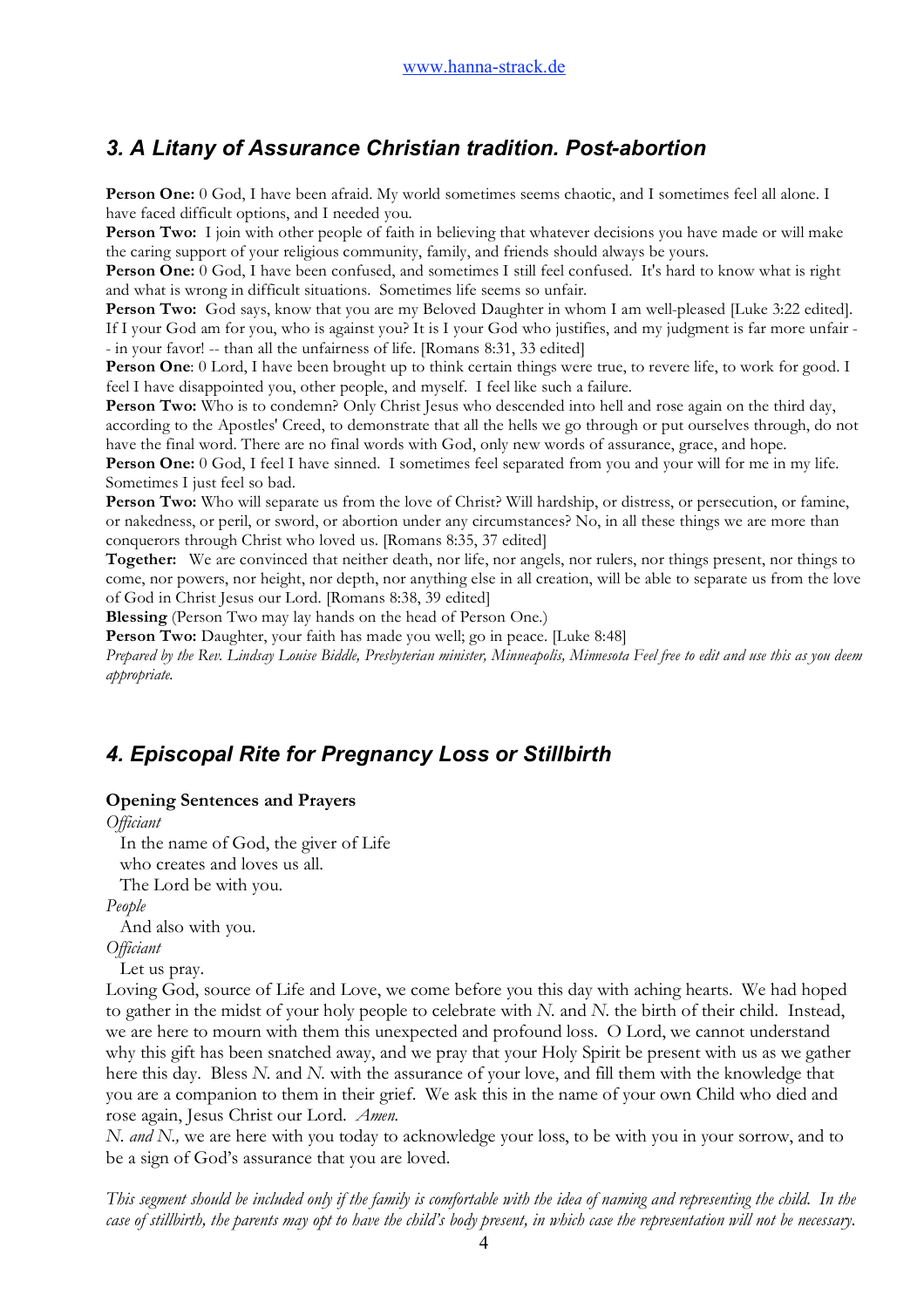The psalmist and the prophets promise that God knew your child while *she* was still in *N.'s* womb, and called the child by name. What name have you given to your child? *N./N.:* We have named our child *N.*

*N. and N.,* as you prepared your home to receive *N.*, you gathered those things that would keep *her* warm, happy, and healthy. You are invited to present now that which represents for you the child you have lost.

*The parents may present a toy, a piece of clothing, a plant, or some other item that will be prominently displayed for the remainder of the service.*

*N./N.:* We present this \_\_\_\_\_\_\_\_\_\_\_\_\_\_\_ as a symbol of our child, N.

Let us pray.

God, you have searched us out and known us, and we are yours. We dedicate to you the child, N., beloved [though never seen] by her parents. We are limited, O God; we cannot see as you see. [Therefore we present to you this \_\_\_\_\_\_\_ as a symbol of the child, N.] We ask that you be present to us now as we listen to your Word, that we might hear in it the assurance of your love and companionship at this time. In Jesus' name we pray. Amen.

## **Readings**

*The parents, if able, or the officiant may choose two or three of the following readings. Hebrew Scriptures* Isaiah 43:1-4a Isaiah 49:15-16a Jeremiah 29:11-13a *Psalm* 23 or 91:1-4 or 121 *New Testament* Romans 8:38-39 1 John 3:1-2a Revelation 21:1-5 *Gospel* Mark 4:35-39 Luke 9:46-48 John 6:37-39

## **Homily and Reflections**

*The officiant may here offer a brief homily or allow the parents to express their own feelings and thoughts. Silence may be kept.*

## **Prayers**

*Officiant* Let us pray.

Lord, you have blessed us with feeling and emotions, allowing us to love as you love, but also to grieve as you grieve. We bring before you the many conflicted emotions within us, and ask you to bless them to be a source of strength even among the sorrow. *Amen.*

*If possible, the following litany will be read alternately by the parents, petitions by one, response by the other.* We bring to you our anger, Lord, which keeps us from turning to you for comfort. *Bless us in our anger, O Lord.* We bring to you our confusion, Lord, as we try to make sense of this senseless loss. *Bless us in our confusion, O Lord.* We bring to you our pain, Lord, as we ache for the child we will never hold. *Bless us in our pain, O Lord.* We bring to you our sorrow, Lord, in the unfulfilled hopes and dreams for this child. *Bless us in our sorrow, O Lord.*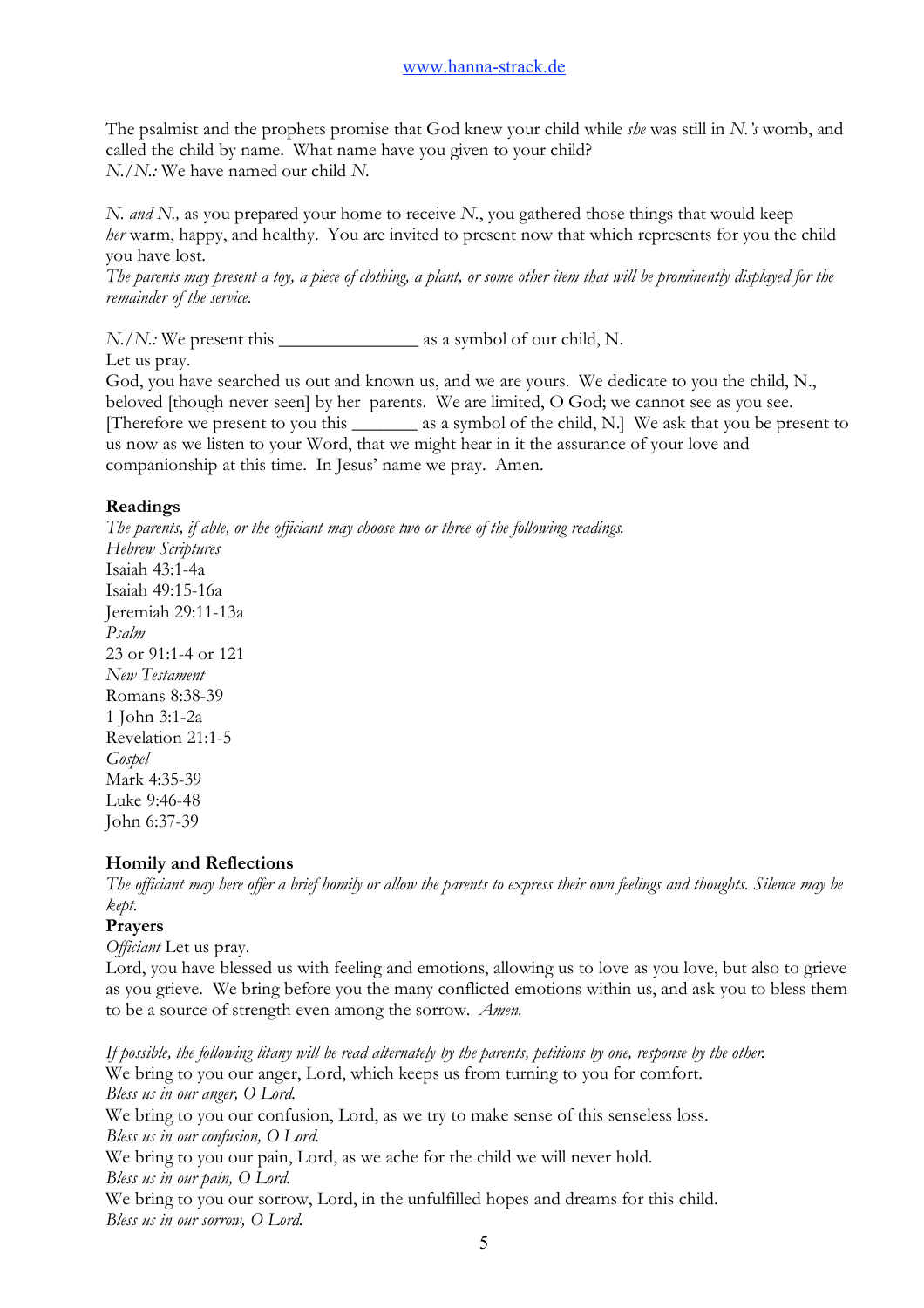We bring to you our emptiness, Lord, the hole left in our home and hearts. *Bless us in our emptiness, O Lord.* We bring to you our loneliness, Lord, where we feel exiled from consolation and comfort. *Bless us in our loneliness, O Lord.*

## *Officiant*

God of compassion and companionship, N. and N. now stand before you in the fragile beauty of their humanity. Bless them in their anger, confusion, pain, sorrow, emptiness, and loneliness. Grant them assurance that nothing can separate them from your love. Grant them peace of mind in their confusion and healing in their pain. Grant them consolation in their sorrow, fill them with your Holy Spirit in their emptiness, and grant them companionship in their journey. Assure them that as the world rushes by, unaware, Jesus will stop by the wayside and be with them.

*Officiant [takes the item representing the child from the parents, and] joins the hands of the parents with one another.* God, we release to you this child, lost to the world but found in your presence. Enfold N. (this child) in the arms of your mercy. Renew the bond between N. and N., that they do not find their hands empty. We ask your Holy Spirit to fill N. and N., that they may be honest with each other in their sorrow and pain, patient with each other in their fragility, forgiving each other when their pain causes them to lash out. Let them be a source of strength and love for each other.

Bless their families and friends and all those whose hearts are filled with sadness at this loss. Grant them the assurance that comes with the hope of Resurrection. Grant to all those who sorrow the spirit of faith and courage, that they may have the strength to meet the days to come with steadfastness and patience, not sorrowing without hope, but trusting in your goodness; through the one who is the Resurrection and the life, Jesus Christ our Savior. *Amen.*

*The Lord's Prayer may be recited here. If the officiant is a priest, an appropriate benediction is said, then* Go forth in peace, in the knowledge and love of Christ. *People:* Thanks be to God.

*By The Rev. Nancy L. Moore, found in Women's Uncommon Prayers: Our Lives Revealed, Nurtured, Celebrated. Elizabeth Rankin Geitz, Marjorie A. Burke, Ann Smith (eds.). Harrisburg, PA: Morehouse, 2000. The opening sentences and portions of the final prayer are from A New Zealand Prayer Book.* From the Episcopal Church: "http://www.episcopalchurch.org/41685\_55316\_ENG\_HTM.htm" www.episcopalchurch.org/41685\_55316\_ENG\_HTM.htm

# *5. A Ritual for Healing and Wholeness After an Abortion (Christian tradition)*

This Christian ritual is intended for use when counseling a woman who has had an abortion and feels the need for closure and/or forgiveness. The woman should be encouraged to invite her partner, family members or friends to participate if they are affirming of her abortion decision. (C) signifies the clergyperson or lay minister, (W) signifies the woman making the decision, (0) signifies others in attendance. A candle, matches, water, and oil are necessary. If desired, Holy Communion can be included as part of this ritual.

## **Opening Words**

**C)** Blessed are you, 0 Holy One, for your presence with (name).

## **(Clergyperson lights candle.)**

We light a candle to signify the presence of the Holy Spirit here now, and with (name) always.

## **Antiphonal Reading**

**C)** Our help is in the name of the Lord

**W/O)** who made heaven and earth.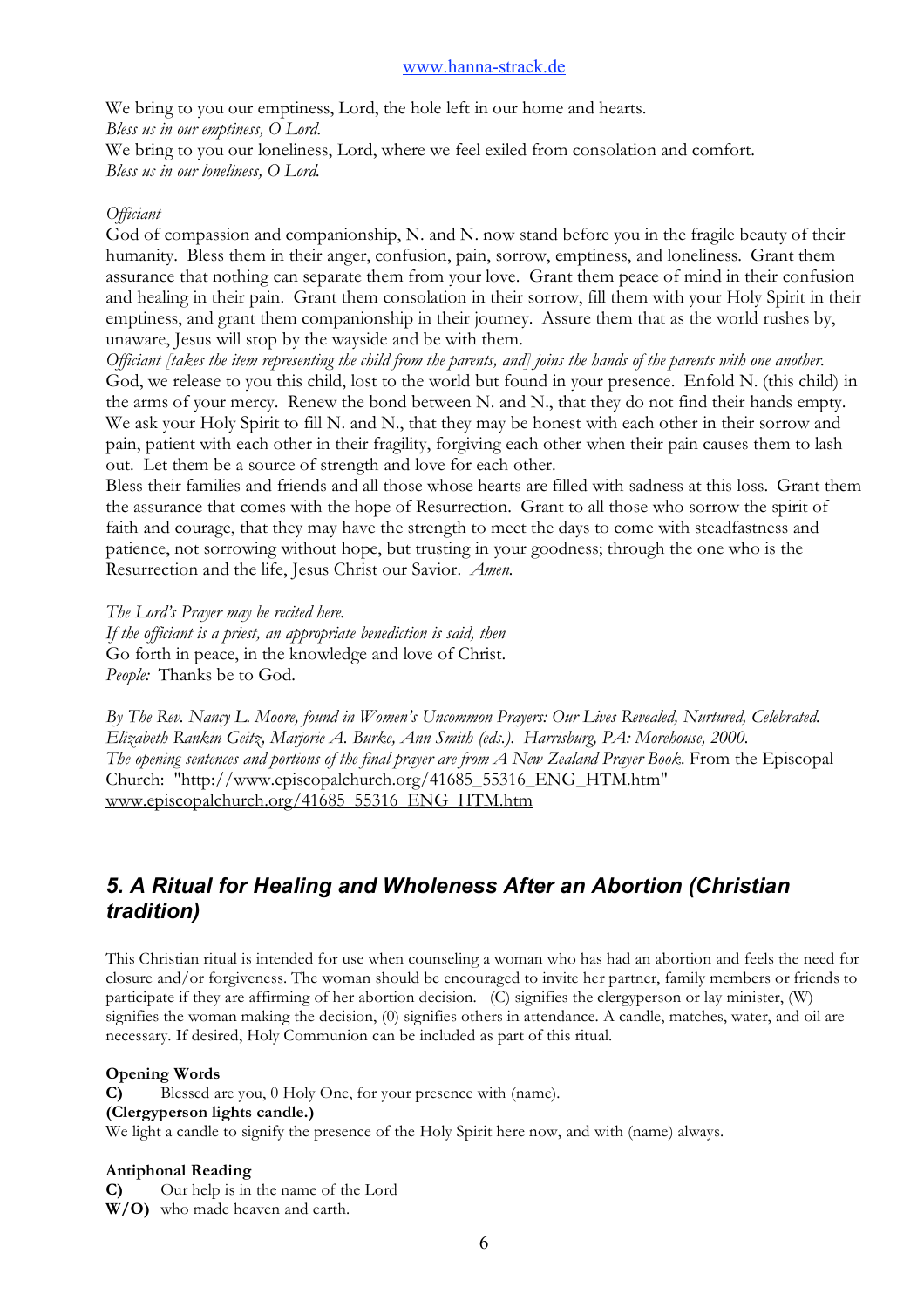**C)** Those who wait for the Lord shall renew their strength,

- **W/O)** they shall mount up with wings like eagles,
- **C)** they shall run and not be weary,
- **W/O)** they shall walk and not faint.

## **Prayer**

**C)** Let us pray: Merciful God, we ask you today to renew and make whole your beloved daughter (name), who has made the difficult decision to terminate a pregnancy. We are saddened that the (name's) circumstances made this decision necessary. It was not simple, it was not painless, but it was the best decision she knew how to make. She carries the weight of the decision in her heart. We call on you now to make your presence known to (name), to surround her with your healing power and lift the weight from her heart with the power of your love. Through Jesus Christ our Lord, Amen.

## **Reflection**

**C)** In the book of Luke, we read of a woman who had been suffering from hemorrhages for twelve years. In those days, a bleeding woman was considered to be unclean and sinful, a pariah. No one would touch or be touched by a bleeding woman for fear of contamination. As Christ walked through the pressing crowd, the woman reached out and touched his garment, and was healed immediately. Feeling his healing power going forth, Jesus asked, "Who touched me?' Eventually, the frightened woman came trembling and fell at his feet. She was no doubt afraid that Jesus would be angry at her for defiling him. Yet, in the presence of a crowd who would judge her sinful, Jesus said: O, Daughter, your faith has made you well; go in peace.

## **(Clergyperson takes water, makes a cross on W's forehead)**

**(Name**), this water represents the love of Jesus Christ, which is poured down upon you now and always, for eternity. No matter what you do, or how far you go, you can never separate yourself from Jesus' love.

## **(Clergyperson takes oil, anoints W's forehead)**

**(Name**), this oil represents the healing power of Jesus Christ, which will renew your spirit. Give yourself over to the Great Physician, the Wonderful Counselor, he will nurture you and make you whole.

## **Psalm 121**

**W)** I lift my eyes to the hills ?

from where will my help come?

My help comes from the Lord,

who made heaven and earth.

**C)** He will not let your foot be moved;

he who keeps you will not slumber.

He who keeps Israel

will neither slumber nor sleep.

**W)** The Lord is your keeper;

the Lord is your shade at your right hand.

The sun shall not strike you by day,

nor the moon by night.

**C)** The Lord will keep you from all evil;

he will keep your life.

The Lord will keep your going out and your coming in from this time on and forevermore.

## **Prayer**

**C)** Let us pray: God of love and mercy, deliver (named) from despair, sadness and grief. Grant her your perfect peace in her past decisions, and fill her with your Holy Spirit, so that she may claim the life you offer in Jesus Christ, in whose name we pray. Amen.**(Clergyperson blows out the candle.)**

## **Benediction**

**C) (Name),** this candle is for you to keep. Whenever you burn it, may you be reminded of God's constant presence in your life and steadfast love. Go in peace with God.

## **TEXTS CITED IN THE RITUAL FOR HEALING AND WHOLENESS AFTER ABORTION:**

Psalm 124:8 Isaiah 40: 31 Isaiah 40: 31 Luke 8:43-48 Psalm 121

*This ritual was developed by the Religious Coalition for Reproductive Choice of Minnesota, January, 1993, for use by the Options Clergy Counseling Service. It may be freely reproduced for the purpose of pastoral counseling only.*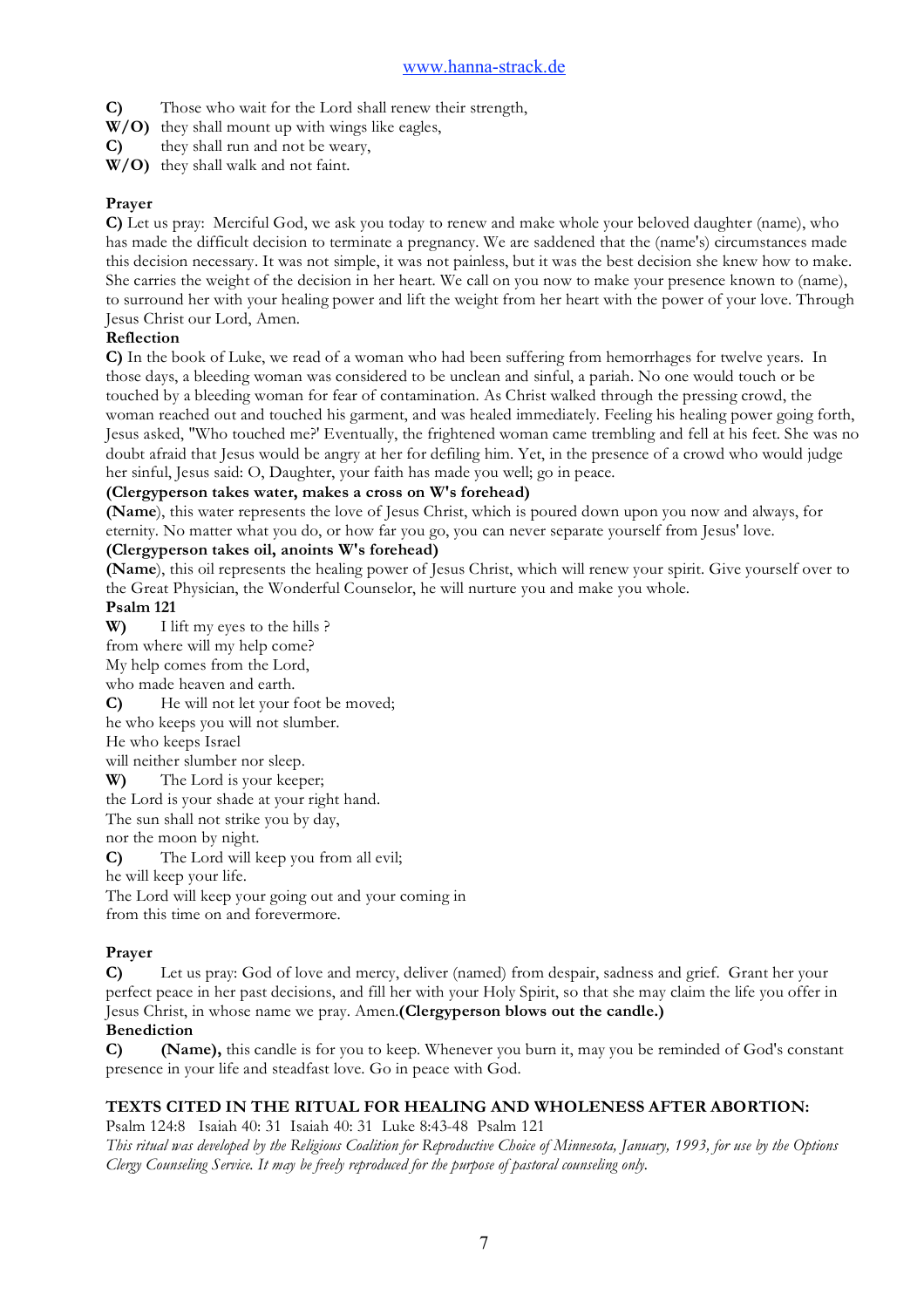# *6. Healing From Abortion - Jewish tradition*

## **Order of the ritual**

## **Opening**

The ritual begins with one woman inviting all to take a few deep breaths. She then begins a niggun (wordless melody). Participants stand in a circle.

## **Creating Supportive Space**

The "focus" woman, for whom the ritual is being conducted, steps into the center of the circle, with one or two women near her to hold her hand and comfort her, and says:

Hinneni – Here I stand alone, as before, when I made my decision about childbearing in the uniqueness of my personal choice.

#### **All other participants approach and tighten the circle around the "focus" woman to support her. Women say together:**

You are not alone now. In aloneness you made your choice, and in community you will be sustained.

## **Affirming One's Choices**

**One woman says:** It is the blessing and the curse of being human that we have the capacity to make choices. Sometimes the choices are filled with pain, or it feels as though we have no choice at all. Nothing can make the ending of a pregnancy easy. We affirm you in your painful and difficult choice.

**Women say together:** Blessed are you, Creator of the Universe, who sustains us in times of decision. You have made it possible for us to consider with wisdom our lives and the lives of our loved ones, and you have granted us courage and intelligence to make choices about childbearing. As you have been with us in times of past decisions; so may you be with us today as we affirm the difficult decisions \_\_\_\_\_\_\_\_\_\_\_ [and her family] has [have] made. **"Focus" woman says:**

Barukh attah adonai eloheinu melekh ha'olam, asher natan lasekhvi vina lhavhin bein yom uvein lailah. I bless you , Holy One, Sovereign Spirit of the Universe, who has enabled me to distinguish between night and day, who has given me the ability to make wise choices.

**Women respond:** Amen.

## **Sharing the Pain**

**One woman says:** We know that there is deep sadness within you. We know that you feel loss and sorrow and regret. We mourn with you.

**"Focus" woman is invited to share her own words about her grief. She may also wish to express any regret, guilt, doubt, uncertainty, or resentment that arose while making the decision to terminate the pregnancy. The intention here is for the focus woman to be heard and to "let go".**

**Option A: In the event of a medically-recommended abortion, one woman says:** We know the Torah teaching: When we must choose between a being not yet born and the life of a mother, the choice is very clear. The being you were carrying could not be. No human hand caused this to happen; no human act could have allowed this being to emerge in health and wholeness. Still, in the shadow of such a choice, we feel small and limited and out of control.

**Women say together:** We who stand with you today are witness to the terrible choice that was no choice at all. We affirm you in choosing life. You made a choice, choosing life for you. We grieve with you over the loss of this seed of life, and we affirm your essence, as a person gifted with the ability to nurture other life- within yourself, in your love for others, and in your connections to family, friends, and community.

## **One woman chants an adapted El Maleh Rahamim:**

El maleh rahamim, shokhen bameromim, hamtzeh menuhah nekhonah tahat kanfei hashekhinah, et nishmat hatinoket/hatinok shelo noldah/nolad le'olameinu. Anna, ba'al harahamim, hastirehah/hastirehu b;eseter kenafekha le'olamim, utzeror bitzror hahayyim et nishmatah/nishmato, adonai hu nahalatah/nahalato, veyavi'eha/veyavi'ehyu leshalom. Venomar amen.

O God filled with womb-like compassion, who resides in the high places, grant perfect peace in Your sheltering Presence, to the soul of this being who was not born into our world. Please, compassionate Mother-God, shelter her/him beneath Your protective wings for all eternity and bind his/her soul to the Bond of Life. The Holy One is now his/her home and will bring her/him eternal peace. And let us say, Amen.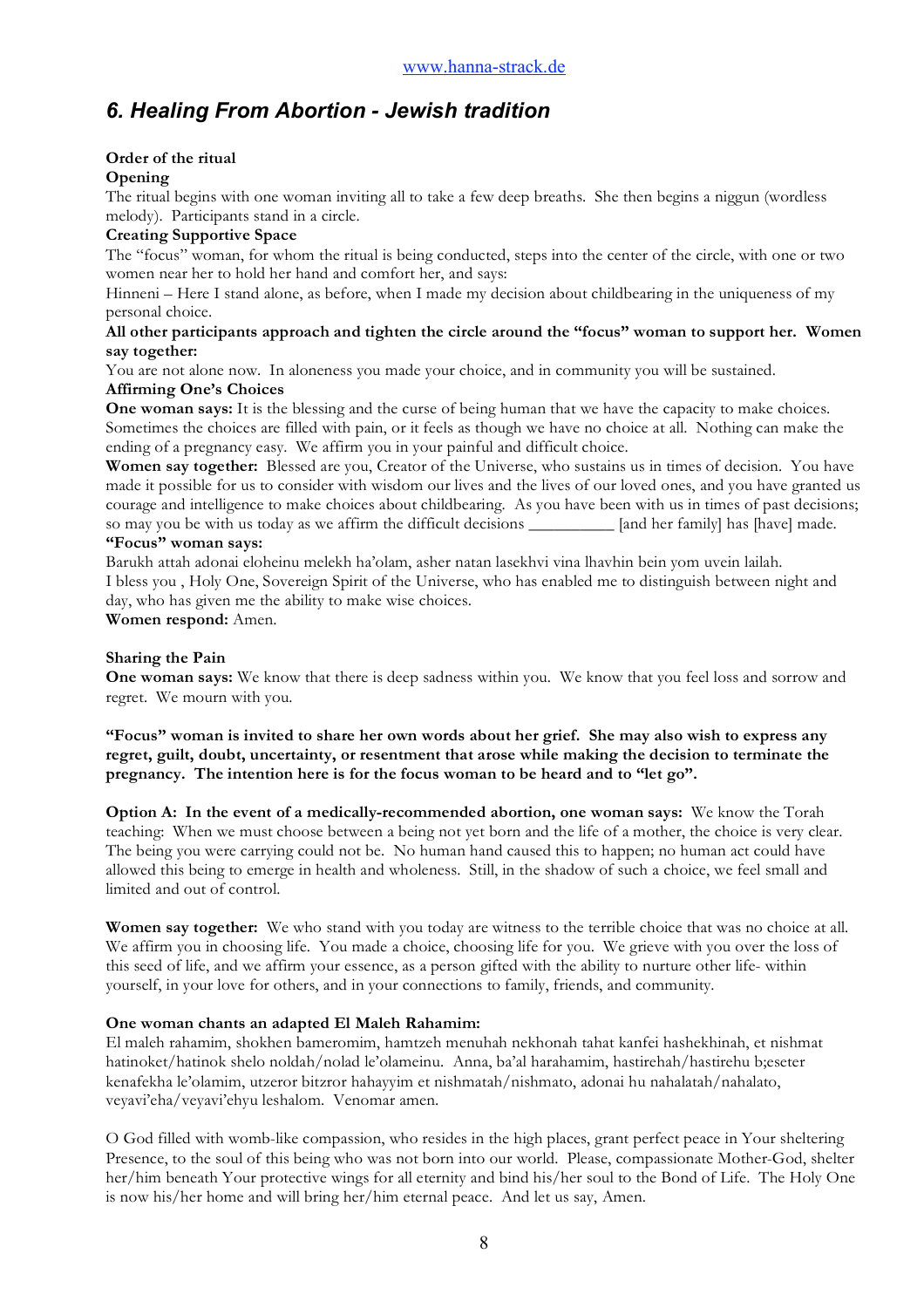**Option B: In the event of a decision to terminate the pregnancy for reasons other than medical, women say together:** May You who share sorrow with Your creation be with \_\_\_\_\_\_\_\_\_now as she experiences the loss of potential life. We are sad as we think of her painful decision, and support her as she and we imagine what might have been.

Life is a fabric of different emotions and experiences. Now, O God, while \_\_\_\_\_\_\_\_experiences life's bitterness and pain, be with her and with us, and sustain us. Help us to gather strength from within ourselves, from each other, and from our wider community. Blessed are You, Divine Presence, who shares sorrow with Your creation.

## **Affirming One's Self**

## **(After option A or B continue here)**

**"Focus" woman says:** Elohai, neshamah shenatatta bi tehorah hi. Attah veratah, attah yetzartah, atah nefahtah bi, ve'attah meshammerah bekirbiº

My God, the soul You have given me is pure. You created it, You formed it, You breathed it into me. I know that I am created b'tzelem elohim, that a divine spark resides within me. I know that I am free to make choices – about my body and my future. I have made my choices, painful as they may be, in harmony with the divinity that dwells within me. I affirm my freedom, I affirm my self, and I honor my choices in the face of enormous complexity and still-lingering questions.

Barukh attah adonai, she'asani ishah. Barukh attah adonai, she'asani bat-horin. I bless You, Holy One, who has made me a woman. I bless You, Holy One, who has made me free.

## **Surviving and Being Thankful**

**"Focus" woman says**: The Holy One "heals the broken in heart and binds their wounds" (Ps.147:3) I have survived a sad journey – with peril to both body and soul. I thank You for sustaining me and bringing me through the peril in wholeness.

## **"Focus" woman reads or sings (Hebrew or English, as is comfortable for her) Birkat Hagomel (dedicated to Ira Silverman, of blessed memory) Hebrew and English are both to be sung to the melody of the traditional American folk song, "The Creole Girl"**

Avarekh et ein hahayyim yotzerert tov vara. Akaddesh et hei ha'olam yotzer afelah ve'orah. Avarti begei tzalmavet ve'attah immadi. Modah ani lakh shehehezartini beshalom.

I shall bless the Source of Life who fashions good and evil. I shall bless the Holy One who brings dark and light to all people. For I have walked in the valley of the shadow of death. And You, and You were with me then, with every painful breath.

#### **Seeking Healing**

**"Focus" woman moves from her place in center of circle. All women greet and embrace her. They respond to her Birkat Hagomel by repeatedly chanting in Hebrew Moses' prayer for Miriam's healing, as long as the power of the chant moves them:**

El na refa na lahºEl na refah na lahº

Please God, heal her please°Please God, heal her please° "Please God, heal her please Please God, heal her please (Numbers 12:13)

## **Chanting subsides and women flow right into singing Debbie Friedman's adaptation of a traditional prayer for healing:**

#### **Mi Shebeirach**

"Mi shebeirach imoteinu M'kor habracha l'avoteinu May the source of strength Who blessed the ones before us, Help us find the courage To make our lives a blessing, And let us say, Amen. "Mi shebeirach avoteinu M'kor habrachah l'imoteinu,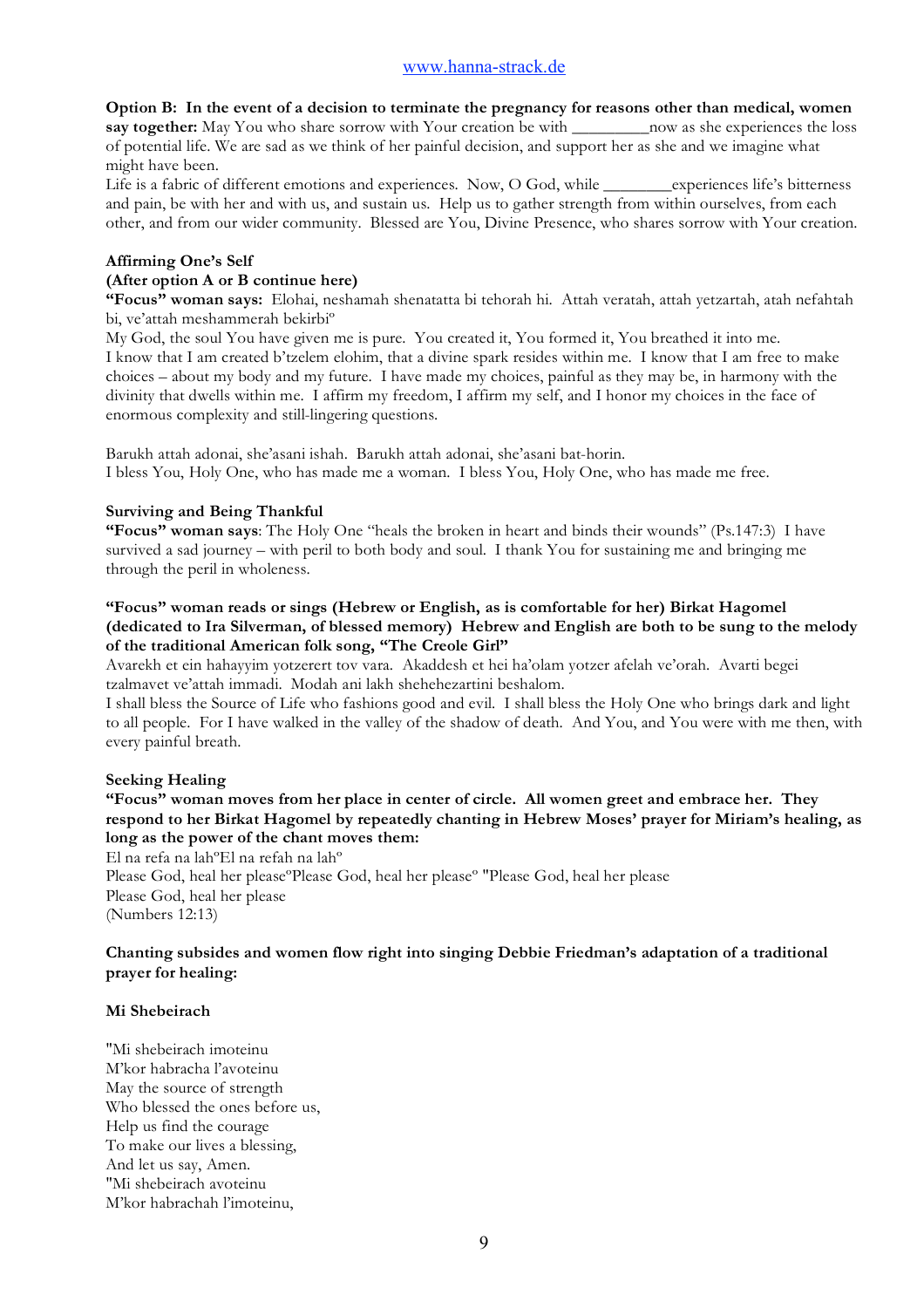Bless those in need of healing With r'fua shleimah The renewal of body, The renewal of spirit, And let us say, Amen.

**After a moment of silence, one woman says:** "Thank you all for sharing your love and support with \_\_\_\_\_\_\_ at this difficult time."

*Rabbi Leila Gal Berner.* In Lifecycles: Jewish Women on Life Passages & Personal Milestones, Vol. I, ed. Rabbi Debra Orenstein, Jewish Lights Publishing, Woodstock, Vermont, 1998, pp. 127-132 Reprinted here with permission of the author It may be freely reproduced for the purpose of pastoral counseling only. For rituals on miscarriage, stillbirth, abortion, and infertility from the Conservative Movement of Judaism, see the Rabbinical Assembly's Rabbi's Manual, *Moreh Derekh*, Vol II, I-3 to I-42, and for adoption, F-12 and A-11.

# *7. Mizuko Kuyo - Buddhist Ritual for Stillborn, Miscarried, or Aborted Fetus (Wasserkinder)*

In Japan, the mizuko jizo Buddha takes care of and represents stillborn, miscarried and aborted fetuses. Unique to Japan, the ceremonies surrounding the jizo were created and developed by women. Over the centuries, the image of the mizuko jizohas changed, from a dignified, adult figure, to a serene looking monk-child with a Buddha smile. The jizo has a double purpose. The image both represents the soul of the deceased infant/fetus, and is also the deity who takes care of children on their otherworld journey. The ritual of honouring the fetus or stillborn is called mizuko kuyo. The word mizuko means "water child," or "deceased infant/fetus," and kuyo means "memorial service."

In Japan, water is both an acknowledgement of death and an expression of faith in some kind of rebirth. When the fetus or newborn dies, it goes from the warm waters of the womb to its former liquid state, in which it prepares itself for an eventual rebirth. Historically, mizuko were buried beneath the floorboards of houses, where they were thought to mingle with the water of natural springs, which then carried them to larger bodies of water beneath the surface of the earth, which held special significance as receptacles of life.

The most common days for mizuko kuyo are during the three traditional holidays when offerings are made to ancestors: bon in the summer, and at the spring and summer equinoxes. The mizuko kuyo can be performed in different ways. Many Buddhist temples in Japan have special sections where a woman who can afford to may buy a tomb for hermizuko. The tomb consists of a stone, on top of which stands a carved figure of a jizo, generally wearing a red bib, and carrying a staff with rings or a stick with bells on top (which he uses to help the mizuko who can't yet walk). On the stone is written a kaimyo - a name given to a person after death.

These sites are not somber graveyards. In fact, they are often quite "happy" places. Some of the cemeteries are equipped with playgrounds for children. While the children play, women (and sometimes men) bow, observe moments of silence, and ladle water over the mizuko jizo in an act of ritual cleansing. At times they may light a candle or a few sticks of incense, decorate the tombs with flowers, pinwheels and other toys, drape garments over the jizo, and even erect umbrellas over his head to keep off the rain.

Another type of memorial service for fetuses involves the use of ema. Ema are wooden plaques, often with roof-shaped tops, that are hung by string in special areas of temples and shrines. Many ema carry prayers for, and messages to, aborted fetuses. These prayers and messages often take the form of Yasuraka ni nemutte kudasai (please sleep peacefully), or Gomen ne (please forgive me). Most of them are signed haha (mother), but sometimes the father, or the entire family, will sign as well.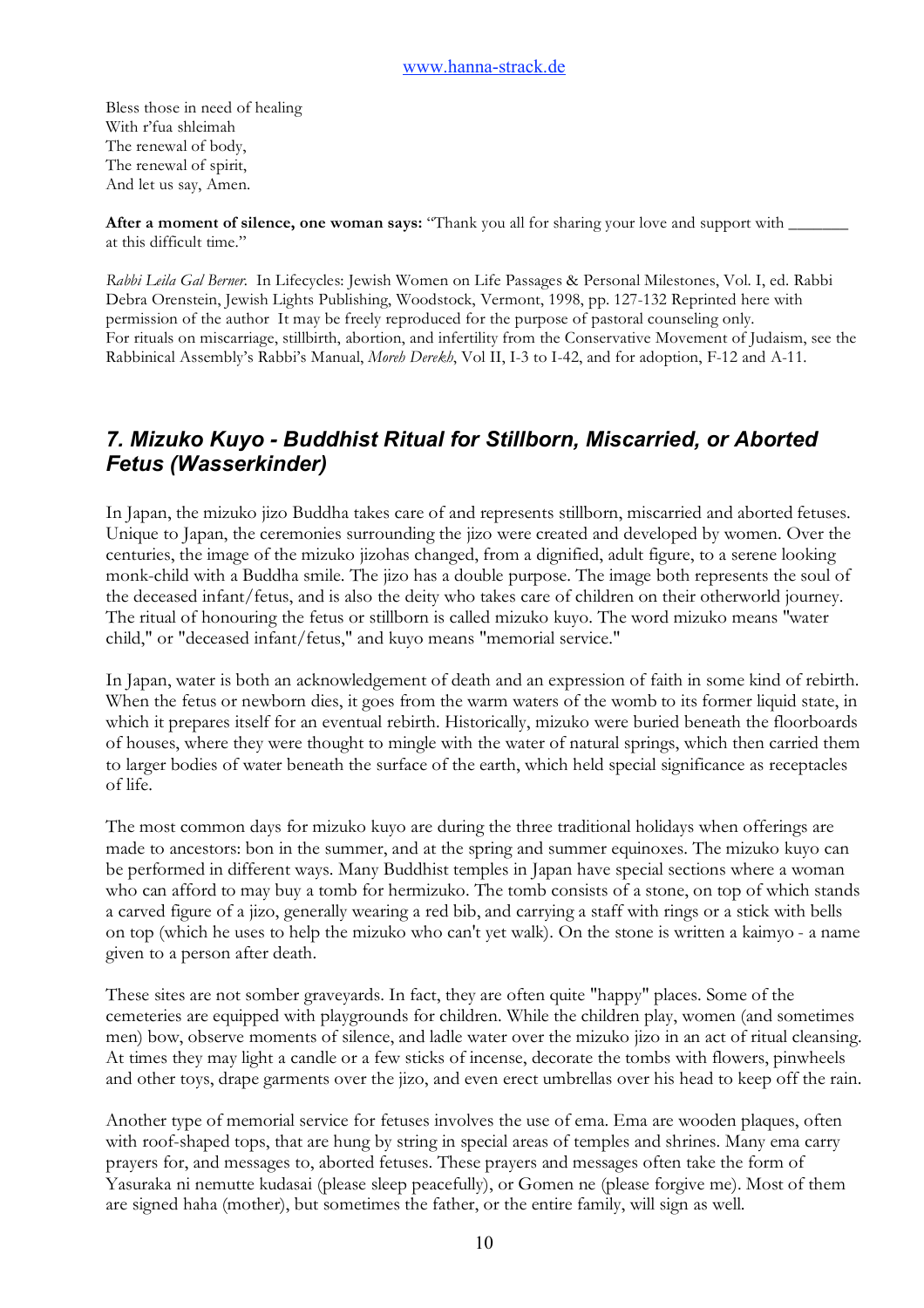The oldest form of memorial is maintained by women in communities, who tend to jizo shrines on street corners and roadsides. Women take turns putting out flowers, offering food, washing the statue(s), and lighting incense. Women passing them can stop for a short act of kuyo, or simply bow to the jizo.

Women can also perform the mizuko kuyo at home, in front of their ancestral shrines. First they buy a kaimyo from a priest, who will write the name on anihai, a mortuary tablet. The tablet is then placed in the ancestral alcove of the family, and given memorial services along with other ancestors. The fetus will be honoured with reverential bows, and, in pious Buddhist homes, a prayer will be recited. This prayer, perhaps the Heart Sutra, the Kannon Sutra, or the Lotus Sutra, is made to both jizo and the fetus at the same time.

In Japan, abortion is seen as a necessary sorrow, a painful social necessity, and a means for protecting what are felt to be "family values." Some Buddhists worry that abortions could become trivialized, which would lead to a hardening of people's hearts. The mizuko kuyo serves a positive, therapeutic role, keeping people in touch with their emotions and their loss.

## **For more information:** *Liquid Life: Abortion and Buddhism in Japan***, by William R. LaFleur.**

**Goat-in-the-Road** 1821 Shoreline Highway, Muir Beach, CA 415.388.5572 www.goatintheroad.org/Jizo.html

"Goat-in-the-Road" is a Place for Buddhist Practice providing retreats in Buddhist meditation, teaching the Buddha Dharma and offering ceremonies, including A Ceremony for Children Who Have Died. The Ceremony for Children Who Have Died (Jizo, Jizo Ceremony, Gizo, mizuko kuyo) offers an opportunity to address issues such as abortion, SIDS, miscarriage, stillbirth, death after birth, lifethreatening illnesses, death and dying, loss, grief, and grieving. Yvonne Rand, a lay householder priest, is the resident teacher.

**Great Vow Zen Monastery** P.O. Box 368 Clatskanie, OR 97016 USA 503-728-0654 www.greatvow.org

## **Remembrance Ceremony for Those Who have Died**

To help families and friends in their process of grief, we honor lost loved ones with a ceremony in the Jizo Remembrance Garden. Jizo Bodhisattva is regarded as a guardian of women, travelers, and children who have died. We will spend time making a personal memorial for our child, by writing a message, making a simple toy or necklace, or sewing a small garment. There will be materials available, but you may wish to bring scissors, thread and needle, and a small piece of red cloth. Many people also bring a picture of the loved one or other personal token of remembrance which are left on the Jizo statues. The ceremony is very simple, and done in silence. Open to people of any religious affiliation. Families and friends are welcome to revisit the garden any time.

# *8. Guided Meditation on Loss (For Abortion or Adoption, or may be adapted to other losses)*

Loss or grief are associated with abortion or adoption for many women. For some it may be mild. For others it may be deep. Yet our society has no formal way to get support from others or get recognition for our feelings. You may even wonder if you have a right to be supported. After all, you may think, "It was my choice."

If you are having any of those thoughts, take a moment to remember how the process of deciding what to do with a pregnancy has been for you. Can you have compassion for yourself and appreciate the love and care with which you have made this decision? You deserve understanding and comfort no matter what your choice.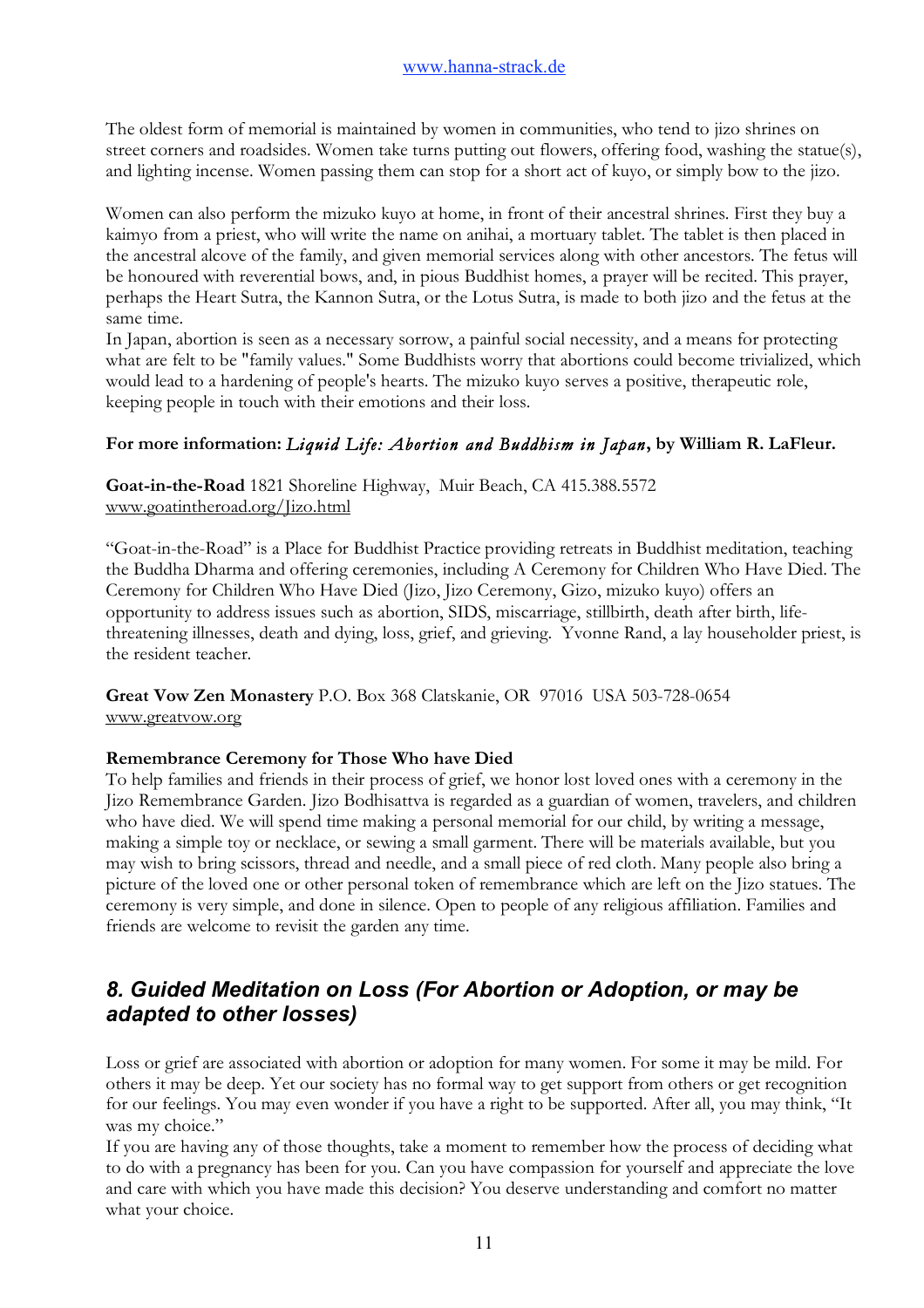This guided imagery is designed to help you recognize what losses you may be feeling, and to release them gently.

## **On Loss**

Begin by getting comfortable -- lie down if you can, or at least have your head supported. Breathe deeply and slowly. Notice your breathing -- inhaling and exhaling. No need to change it. As you breathe in, know that you breathe in everything you need to release your losses. As you breathe out, let go of anything you don´t need for this process. Notice how each breath helps you relax even more deeply. Notice how your body is resting comfortably and peacefully against the soft cushion beneath you. It is good to know that each sensation in your body helps you in becoming even more relaxed and peaceful.

Imagine a beautiful light surrounding your feet. It moves gently and gradually up and through your body and out the top of your head, leaving you feeling safe, secure, centered, and with a sense of well-being. Take your time. That´s good. (pause) Imagine now that you find yourself in a beautiful place in nature. It may be a favorite or familiar place, or it may be a place you´ve never been before. Begin now to have a sense of this beautiful place.

Notice what you see or sense around you and how it feels to be here. Know that this is your own special place Allow the sensations of being in this beautiful setting to fill your body with a joy and peace you may not have felt for some time. Just for this time allow yourself to sink deep into that peace. (pause) That´s good.

Notice a path in front of you in this beautiful place, and begin to walk down the path. After walking a short way down the path it is easy to see a clearing with a campfire. Sit down in a comfortable place. Notice the sounds and smells around you.

Allow yourself to bring to mind what you have lost in this process of making this decision. You may have lost your innocence, or a relationship. That's important to you. You may have lost trust in yourself or someone else. You may have lost the experience of yourself as a mother. You may have lost the child you chose not to have. Allow yourself to feel these losses.

Reach out and find a basket next to you. Look around this beautiful clearing and find an object that represents each of your losses. Leave the loss of the potential child for last. A loss may be represented by a feather, a stone, a branch, a flower, a leaf, or any other object you can imagine or sense around you.

Place each object into the basket. As you do that, consider each loss one by one. Take a moment to speak to each object. What is the gift that came with each loss? What are you grateful for? Allow yourself to say goodbye and find a way to let go of each.

You may bury the object and return it to the earth You may burn the object and allow it to return to the sky. You may place the object into the river and allow the current to take it downstream. You may find another way.

Release each object in your basket in whatever way is best for you.

Now turn and allow yourself to sense the child you will not have. (pause) See the child as you imagine it might be. Is it a boy or a girl? What color hair and eyes does this child have? Feel warmth as the child takes your hand. Begin to walk down the path. Feel the sun, and hear the sounds as you walk. You look down and smile. The child smiles back and you feel perfect trust between you.

You begin to speak and realize that the child understands you without words. If you need to, ask this child for forgiveness for not being able to mother this child. (pause)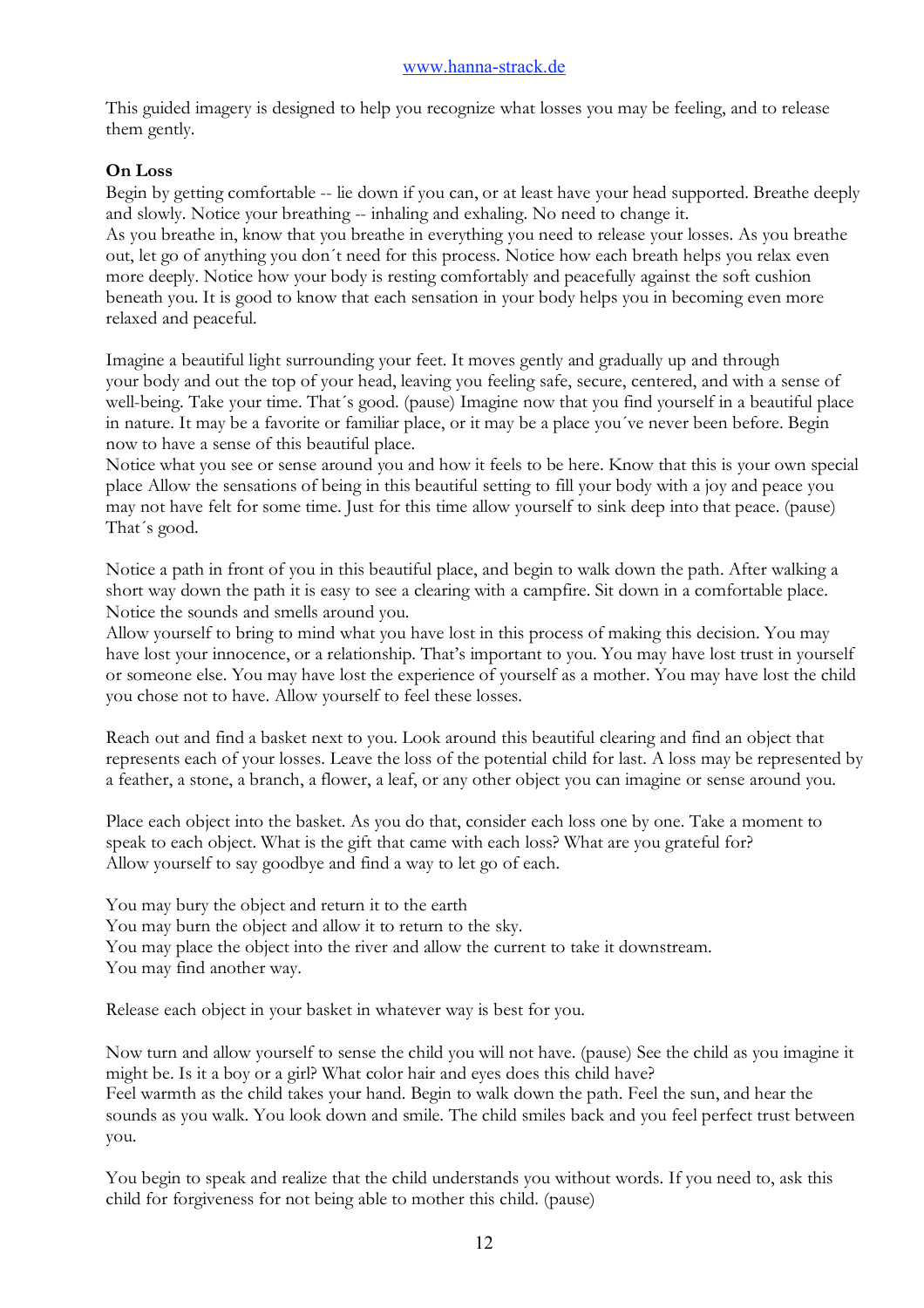Listen with your heart for forgiveness. (pause)

As you come to the end of the path, sit down in the grass and take the child into your arms. Beside you are three gifts for this spirit child.

The first gift is a symbol of your love -- give it to the child. (pause) The second gift is a symbol of protection -- give it to the child. The last gift is for strength -- give this gift to the child.

Now hold your hands out and accept a gift from the child. It is a gift that symbolizes acceptance and forgiveness. Take this gift and place it into your heart where you can keep it forever. Now tell the child anything else you want to say. Feel the child communicate its feelings to you, heart to heart. (pause)

Now it is time to say goodbye. Open your arms and allow the child to stand and to begin to walk away from you. Then the child turns and waves goodbye. You wave goodbye, and a blessing passes between you. The child turns again and walks down the path and slowly disappears into a bright, white light. (pause)

Feel yourself releasing the spirit of the child. When you feel complete, allow the peace to return. Touch your heart and remember the gift you have received. Gently open your eyes and sit quietly until you are ready to leave this state of relaxation and imagination. It is good to know that you can return to this beautiful place in nature any time you want to complete your healing, and you can touch your heart at any time to feel the sense of peace and wholeness you created.

*Used with permission from Pregnancy Options Workbook, www.pregnancyoptions.info , this section written by Charlotte Taft and Shelley Oram. © 2003.*

# *9. Taking Care of Yourself After Abortion*

Whether or not your decision to have an abortion was difficult, you're probably anticipating moving forward in your life. You may be wondering what to expect emotionally as you begin to understand the changes you've been through. Even though you have chosen not to be pregnant at this time, you are not exactly the same person as before you were pregnant. You have had to consider whether it is the right time to have a child, to look at your own goals and preferences, and assess your relationship to others. You may have thought about your own sense of what is right for your situation and it may have brought up some conflicts and challenges. How you integrate this experience into your life so that you can move forward will determine your emotional health. You may need others to talk to or help from a counselor or clergy member. Feelings are different for everyone and they will probably change over time. There is no *'right'* way to feel - just *'your'* way.

As you probably already know from your own life experiences, whenever an attachment or connection is broken off, feelings of loss can be expected. And, for women who have had an abortion, this is no exception. Being sure of your decision before helps your healing process after. While some women experience emotional pain, others do not. In fact, many women describe feelings of relief and look forward to a return of physical wellness and more energy. Both are normal responses.

If you are having a harder time, you will probably need to spend some more time figuring out how to feel about this experience. *We understand that a decision can be right and still feel sad.* Feeling sad when you're pregnant and don't want to be, is normal. And, grief is part of healing when you experience a loss. When you have an abortion you are giving something up - you are deciding to intervene and not have a child right now. You may feel the loss of an idealized pregnancy, of a relationship, of innocence. Remember, even when a loss is voluntary, it can still hurt. It is important to notice your feelings, even if they are painful or uncomfortable. Being honest with yourself is always the best path. Punishing yourself or feeling guilty is not necessary and is not good for you.

*You can be relieved that you are not pregnant now and feel sad about it at the same time. This is normal. Don't confuse "sad" with "bad." Trust your ability to know what is right. Did you know?*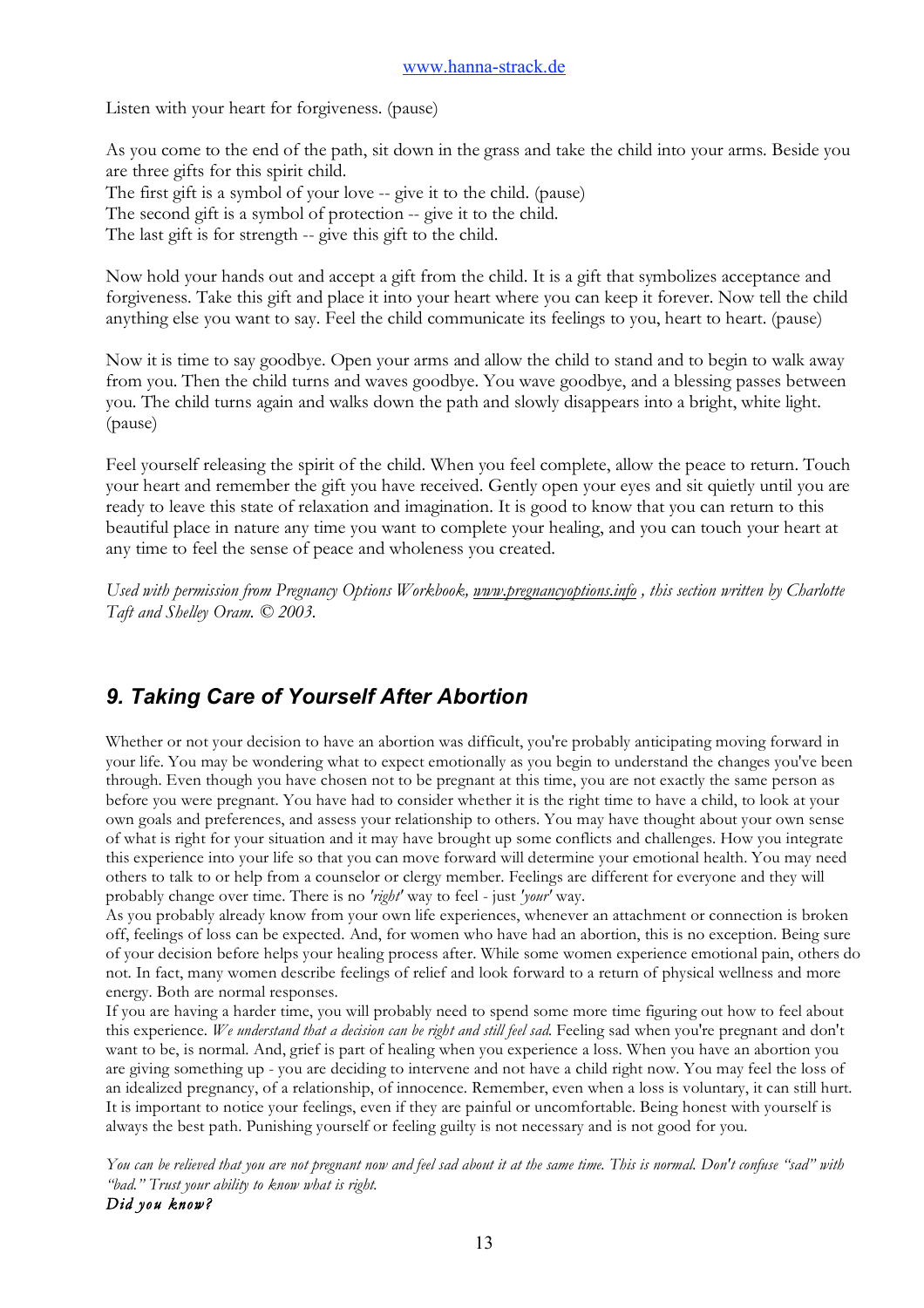•Over 1/3 of American women will have an abortion by the age of 45.

•Women of all ages, races, economic backgrounds and religious beliefs have abortions.

•Over 1 million abortions occur in the United States each year.

Abortion is normal. However, your personal *experience of abortion* is unique. You can take comfort in knowing your feelings about abortion are shared by millions of women. But, because your decision to choose abortion may have been complex, your feelings about it may also be complex. These feelings are affected by many factors, including religion, your ethnic and cultural background, relationship with partner or family, age and your current life situation.

One of the most important factors to remember is that each pregnancy is unique-- the particular circumstances of this pregnancy are different from any other pregnancy. The same woman who chooses abortion at one time in her life may choose parenthood at another time. When pregnancy occurs, you may feel as if your entire past, present and future are up for examination. So, feelings after abortion may also have a great deal to do with other issues in your life that have not been addressed.

Whatever you were feeling, all the issues you were dealing with before your abortion will likely continue afterwards. If you are having problems in a relationship or with a family member, working to heal those problems, perhaps with the help of a counselor or trusted advisor, will be helpful. And, if you have been prescribed medication for depression or other mood problems, continue it as directed.

Expressing your feelings is crucial to emotional health. Sometimes, it's a matter of finding someone you can trust to be non-judgmental so you can share your feelings. If you are having trouble finding someone to talk to, call a national or local talkline, contact your clinic or family planning agency, or a member of the clergy.

*"Whether we experience it or not, grief accompanies all the major changes in our lives. When we realize that we have grieved before and recovered, we see that we may recover this time as well. It is more natural to recover...than to halt in the tracks of grief forever...our expectation, willingness and beliefs are all essential to our recovery from grief. It is right to expect to recover, no matter how great the loss. Recovery is the normal way." -Judy Tatelbaum*

Here are some elements of emotional health and ways to express your feelings as you heal. If you are having troubles in the grief process, these suggestions may be helpful.

#### **Pay attention to your feelings**

One of the first steps in emotional health is to identify the feelings you may be having. It is common to feel anger, empowerment, grief, guilt, relief, shame or spiritual questioning. Many women feel a sense of sadness and a sense of relief at the same time. For a few women, a feeling of loss may be felt weeks, months, even years after the loss of a pregnancy through abortion, miscarriage, stillbirth or adoption. Each deserves its own grief and healing process. If you are having emotional or spiritual pain after an abortion, a healing process is available. There are more and more resources in our society to support women who've lost a pregnancy. Attached to this piece, you will find some great Resources, including TalkLines and Internet sites offering healing thoughts, ideas and methods.

#### *BE AWARE: Also lurking on the Internet are many sites designed by people who do not support a woman's choice of abortion and want to make you feel bad about yourself. GO TO: www.ChoiceLinkUp.com for Pro-Choice, supportive sites*

## **Letting go of blame - Taking Some Control:**

## *Understand why and how you got pregnant when you weren't planning to.*

For many women, becoming pregnant when they didn't want to is the most difficult part about having an abortion. Birth control measures may have failed you, or other circumstances may have found you unprotected from pregnancy. It is helpful to recognize you are not alone- you got pregnant under the same circumstances as many other women. No birth control method is perfect, and it's good to remember, that as humans, we are not perfect either. This may help you to let go of the shame and self-blame you may be experiencing.

#### *Allow time to grieve*.

Grief is different for everyone. Many people are surprised at how difficult the grieving process can be. There is no set timeframe. There is no right or wrong way to grieve. Allow yourself time to grieve, if you need it.

•**Talk to someone you can trust**. Sometimes, just being able to talk with someone who you know will not judge you is a great relief. Find others who are willing to truly listen and who will understand your feelings*. If you don't feel you have anyone, consider calling one of the Talklines we trust who can offer immediate support.*

•**Honor your experience.** You may want to create your own way to acknowledge your loss or changes. It may be as simple as releasing a symbolic object into the water, saying a prayer, lighting a candle, planting a tree, or writing a poem. It would be a way for you to memorialize the day and move forward.

•**Write a letter**.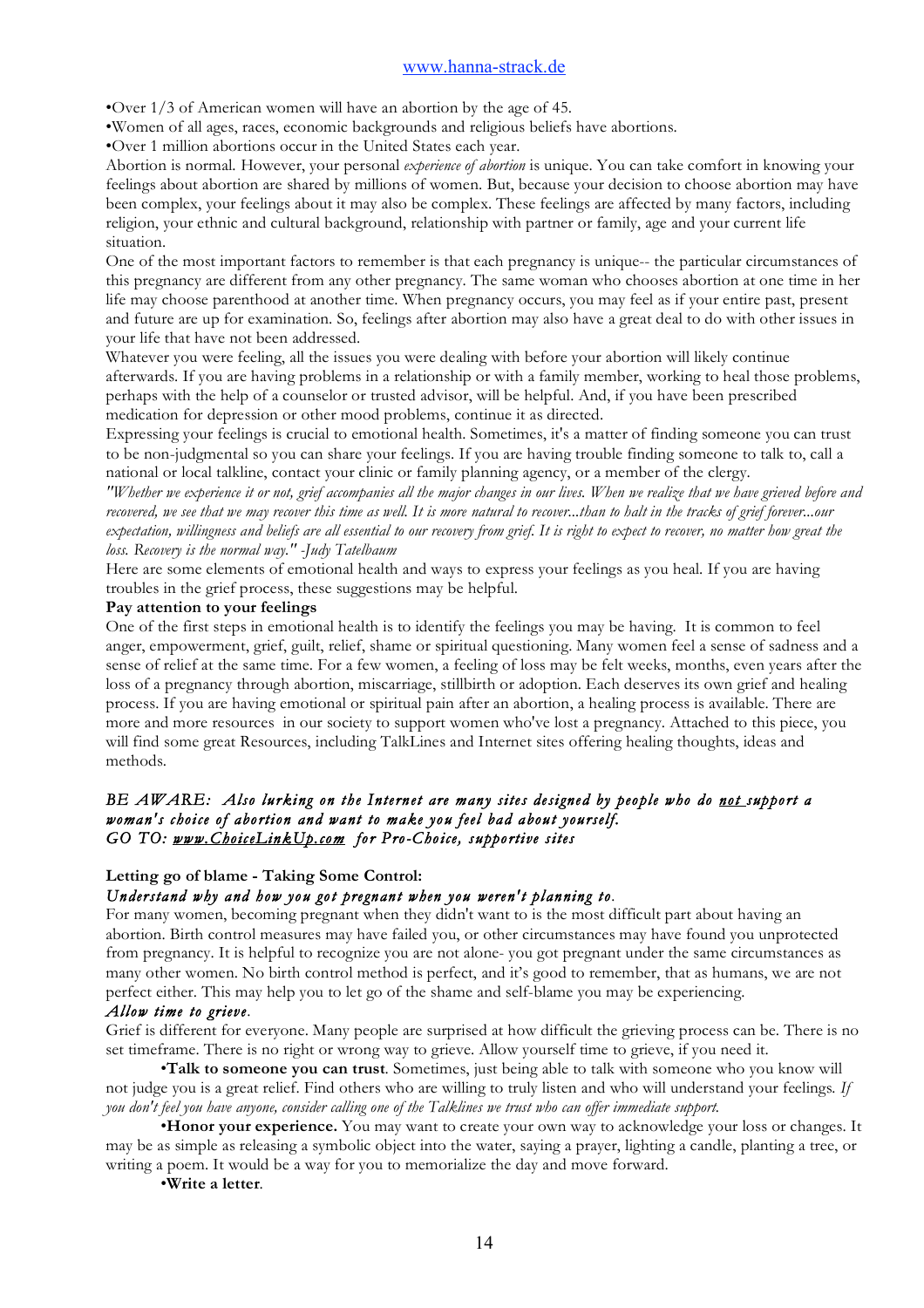*To Yourself* - If there are people who opposed your decision or if you are worried about regretting it later, take some time now to write about why you made the choice of abortion and how you felt about ending this pregnancy. Save this to read at a later date if you need to.

*To the spirit of the child* - Many women find they are talking to the spirit of the child inside of them. It may be helpful to write your thoughts on paper. Some women tell how they came to their decision, some ask for forgiveness. Some thank the spirit for the wisdom or thoughts they have had about life. Some write about the love they feel. Sometimes having a way to say goodbye is an important part of healing.

•**Share your experience with others**. You might find some of your own feelings or experiences in stories of other women who have dealt with painful post-abortion feelings. Web sites may be helpful in sharing stories and finding similar experiences, especially if you do not have support around you. See resources below or *Use www.ChoiceLinkUp.com for supportive sites.* 

•**Embrace your Spirituality** What is Spirituality? People use many different names for their spirituality. One name is God. Others include Creator, Holy Spirit, Goddess, Greater Truth, Higher Power, Voice Within, Inner Light, Loving Spirit, Divine Feminine or Infinite Wisdom. Our spirituality is wise and loving, and we usually know when we are honoring it. It's important to discover your own truth and honor it.

*"Making a choice about your pregnancy can be a gift of learning and growth. It is an invitation for you to develop a larger vision of yourself. It's a way to practice compassion and loving kindness toward yourself."*

from "Abortion: Finding Your Own Truth" by Corrintha Rebecca Bennett, pamphlet from Religious Coalition for Reproductive Choice

Many faiths, including the Catholic Church, also teach that the conscience of the individual is supreme. "If you carefully examine your conscience and then decide abortion is the most moral act you can do at this time, you are not committing a sin." As with all religions, individuals must decide what their conscience says and their faith advises.

*Did You Know? In fact, Catholic women choose abortion in the same proportion as non-Catholic women.* You may also find helpful:www.rcrc.org Religious Coalition for Reproductive Choice www.cath4choice.org Catholics for a Free Choice

*Special Note to Women in an Abusive Relationship: If you are afraid of being hurt by your partner or if he tries to make you feel bad about yourself, please get help before it gets worse. There are services in your area that can help. Call the National Domestic Abuse Line at 1-800-799-7233 or for sexual assault/incest, call 1-800-656-4673 or find a local number under Social Services in your yellow pages. Counseling for you and/or your partner are available, as well as shelters, support groups, and information.*

Adapted for use in this curriculum with permission from Northland Family Planning Centers. Portions of this handout adapted from *"I Know I Made the Right Decision…but"* by Charlotte Taft, *Imagine* Counseling, *"Pregnancy Options Workbook" (www.pregnancyoptions.info ),* developed by Peg Johnston, and *EXHALE, Post Abortion Support talkline.*

## **Check out these helpful Internet sites:**

www.peaceafterabortion.com: This site is based on the book, Peace After Abortion. Although most women who have abortions do not experience negative feelings, a significant number do. You will find information here to help you understand the origin of your emotional and spiritual pain. You will also find the stories of other women who have experienced emotional pain related to an abortion.

www.pregnancyoptions.info : This comprehensive website and workbook, is helpful for those wishing to sort out varying emotions before and after an abortion. In fact, ask for a copy at the reception desk.

www.hopeclinic.org/publications : This site offers several helpful pamphlets you can order to assist you in working through your own emotions, and offers reading for others involved in the abortion experience, such as family and partners.

www.northlandfamilyplanning.com **:** This web site is filled with helpful information about and thoughtful considerations of all facets of abortion health and total reproductive care. In addition, there are sections for friends, family and male partners who need support too.

## **Call these supportive Talk-Lines:**

**BACKLINE** -This confidential and free Talkline is dedicated to addressing the broad range of experiences and emotions surrounding pregnancy, parenting, adoption and abortion to women and their loved ones. Talkline services, including post abortion help, are available seven days a week to callers nationwide. CALL1**-** 888-493- 0092 www.yourbackline.org

**EXHALE** - This confidential and free Talkline is available to women and girls who had abortions, and to their partners, friends, allies and family members. Finding the right person to talk to can be hard. Exhale offers support